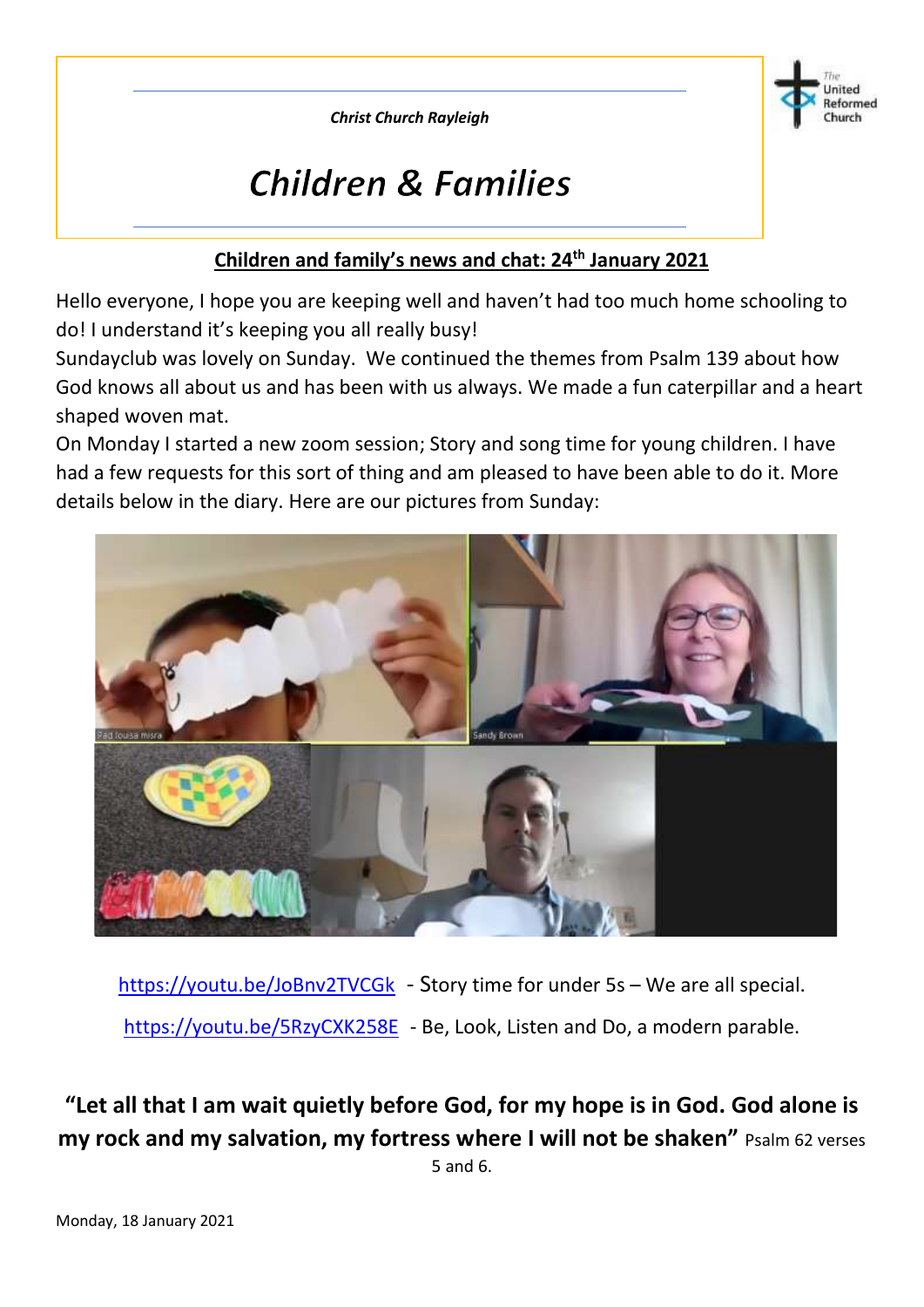We are doing a lot of waiting at the moment, waiting until we can do things with our friends again, and meet up with family, waiting until this lockdown is over and we can go back to school and work. David wrote that his hope is in God. Having God in our lives is like being surrounded by strong fortress or castle, nothing can shake us because we are protected by God.

#### **Activity: Use junk modelling to build a castle or fortress, how strong can you build it? You could draw cut-outs of yourself and your family onto card, and put them inside.**

If you need to get in touch with me my number is: **Tel: 07511950633**

### **Youtube channe[l: Sandy Brown -](https://www.youtube.com/channel/UCczXJ3IckAMTs3fhXEBjI_g) YouTube**

## **Diary:**

| <b>Sunday</b> 9am                                                                             | Children and family slot uploaded to Facebook, the website and<br>Youtube channel.                                                                                                                                                                                                                                                                                                                                                                                                                                                                                                                                                                                                                                                                                              |
|-----------------------------------------------------------------------------------------------|---------------------------------------------------------------------------------------------------------------------------------------------------------------------------------------------------------------------------------------------------------------------------------------------------------------------------------------------------------------------------------------------------------------------------------------------------------------------------------------------------------------------------------------------------------------------------------------------------------------------------------------------------------------------------------------------------------------------------------------------------------------------------------|
| $11.15$ am -                                                                                  | Sundayclub zoom, contact Sandy for the link.                                                                                                                                                                                                                                                                                                                                                                                                                                                                                                                                                                                                                                                                                                                                    |
| Mondays $-10$ am                                                                              | The parenting group if enough people can make it! Zoom link<br>available from Sandy.                                                                                                                                                                                                                                                                                                                                                                                                                                                                                                                                                                                                                                                                                            |
| 11am                                                                                          | Zoom story and song session for young children. Please contact me<br>for the link!                                                                                                                                                                                                                                                                                                                                                                                                                                                                                                                                                                                                                                                                                              |
| Wednesday $-$                                                                                 | Singing on zoom, for all ages! Contact me for the link.                                                                                                                                                                                                                                                                                                                                                                                                                                                                                                                                                                                                                                                                                                                         |
| 1.45pm                                                                                        |                                                                                                                                                                                                                                                                                                                                                                                                                                                                                                                                                                                                                                                                                                                                                                                 |
| To look forward<br>to: $30th$ and $31st$<br>January, Youth<br>disassembled<br>(ages 14 to 25) | A one-off event for 2021, will be taking place over the weekend of<br>the usual Youth Assembly weekend (30th and the 31st January):<br>On the Saturday evening, 30th January, between 8<br>and 9:30pm there is going to be a "Fun with 'Folk On'" event which<br>will be on Zoom. It will be a great opportunity to socialise, enjoy<br>some amazing music by Folk On and most importantly to have fun!<br>On the Sunday evening, 31st January, between 8 and 8:45 pm, with<br>time afterwards to pray, discuss or chat if you so wish is our Youth<br>(dis)ASSEMBLED worship which will be led by our wonderful<br>chaplain, Ali Gray. A chance to reflect, worship and pray for the<br>year ahead within the URC.<br>Visit: https://bit.ly/disASSEMBLED to book a free place. |